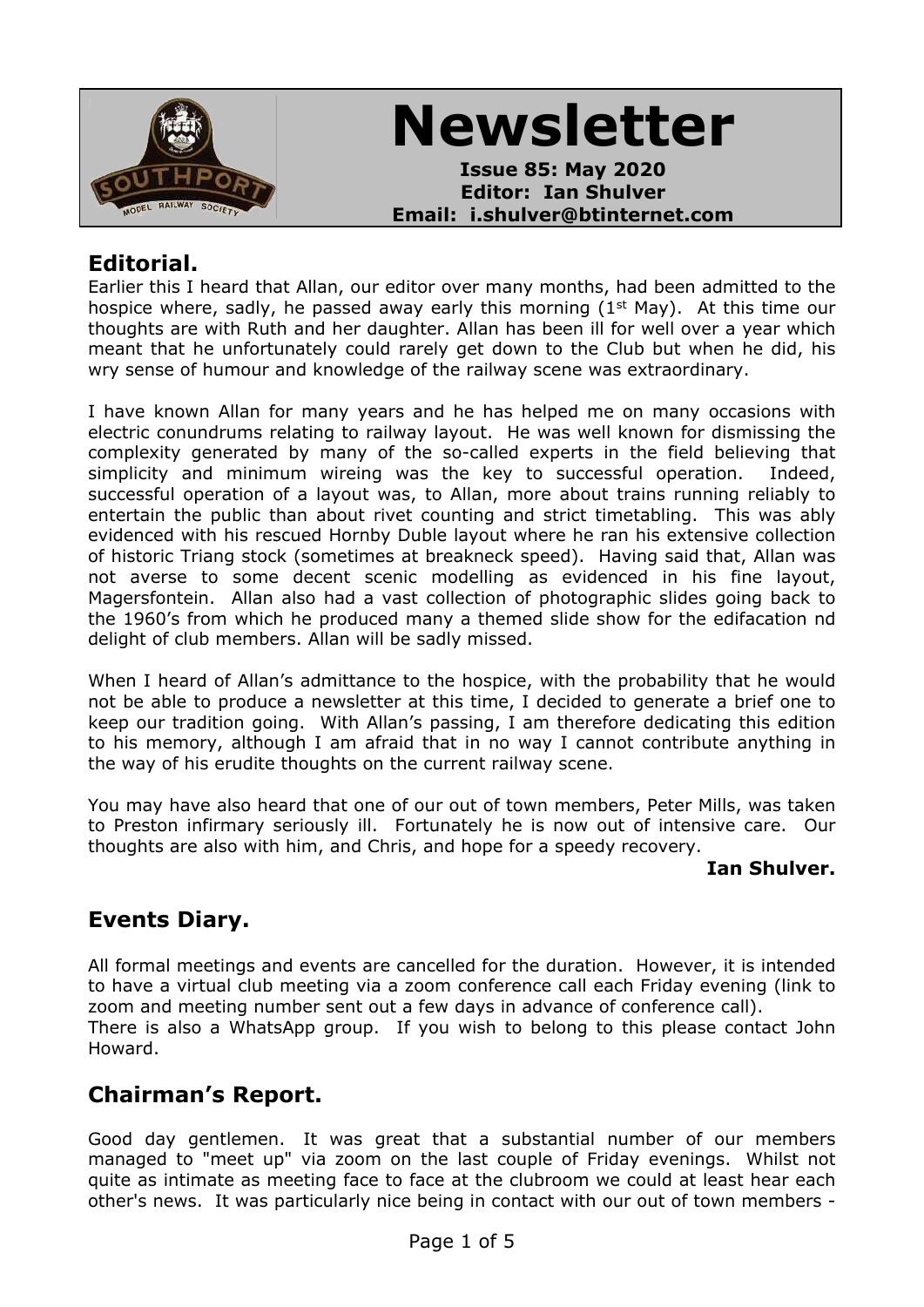Peter, Richard and Malcolm. I appreciate that not all of our members have either the technology or the inclination to join in zoom (or indeed WhatsApp) but as far as I am aware everyone has access to e-mail so please do not hesitate to contact us to let us know how you are getting on in this lockdown.

We are now 33 days into the lockdown (although Heather and myself have been doing it for about a week longer) and unfortunately there seems to be no end in sight, for some of us maybe another 2-3 months -grrr!!!. We have not been totally isolated, managing to get in a daily walk and one day even getting as far as 57A to see if I could get a door key to work (I think Tony's oiling of the lock must have helped (perhaps we should do that on a regular basis). Talking of 57A, I would like to thank Tony and Barry for popping in on a regular basis to check over the building and water the plants that Derek so diligently planted.

In the digital communication from BRM (not certain how I hooked onto that) they are regurgitating some reports of layouts that they have featured in the magazine over the last couple of years or so. The latest gem was a N gauge layout called Wickwar (yes it is a real station on the Bristol to Birmingham line. Interestingly the concept of the layout was not too dissimilar to Monsal Dale - a series of 'dioramas' and although there is potential for some shunting operation in the station this was dispensed with in favour of continuous running. The electrics seem rather more complex than Monsal (see one of the photos: Allan they do not seem to believe in minimising the number wires) but does potentially make for simple operation with minimal danger of SPADS. You should be able to see the article if you copy the link below into your browser.

[https://www.world-of-railways.co.uk/Model-Railways/wickwar-in-n-](https://www.world-of-railways.co.uk/Model-Railways/wickwar-in-n-gauge?utm_source=Communicator&utm_medium=Email&utm_content=buttonLink107&utm_campaign=Get+Britain+Modelling+–+our+weekly+newsletter&_ccCt=pU6mDQ7m9NpnXlTu86M6qMfftOyAdNYn7a0nJgDIG6GHtcDCYtaU)

[gauge?utm\\_source=Communicator&utm\\_medium=Email&utm\\_content=buttonLink107&utm\\_c](https://www.world-of-railways.co.uk/Model-Railways/wickwar-in-n-gauge?utm_source=Communicator&utm_medium=Email&utm_content=buttonLink107&utm_campaign=Get+Britain+Modelling+–+our+weekly+newsletter&_ccCt=pU6mDQ7m9NpnXlTu86M6qMfftOyAdNYn7a0nJgDIG6GHtcDCYtaU) [ampaign=Get+Britain+Modelling+](https://www.world-of-railways.co.uk/Model-Railways/wickwar-in-n-gauge?utm_source=Communicator&utm_medium=Email&utm_content=buttonLink107&utm_campaign=Get+Britain+Modelling+–+our+weekly+newsletter&_ccCt=pU6mDQ7m9NpnXlTu86M6qMfftOyAdNYn7a0nJgDIG6GHtcDCYtaU)–

[+our+weekly+newsletter&\\_ccCt=pU6mDQ7m9NpnXlTu86M6qMff%7eOyAdNYn7a0nJgDIG6GHt](https://www.world-of-railways.co.uk/Model-Railways/wickwar-in-n-gauge?utm_source=Communicator&utm_medium=Email&utm_content=buttonLink107&utm_campaign=Get+Britain+Modelling+–+our+weekly+newsletter&_ccCt=pU6mDQ7m9NpnXlTu86M6qMfftOyAdNYn7a0nJgDIG6GHtcDCYtaU) [cDCYtaUdc%7egqpRqXqVn](https://www.world-of-railways.co.uk/Model-Railways/wickwar-in-n-gauge?utm_source=Communicator&utm_medium=Email&utm_content=buttonLink107&utm_campaign=Get+Britain+Modelling+–+our+weekly+newsletter&_ccCt=pU6mDQ7m9NpnXlTu86M6qMfftOyAdNYn7a0nJgDIG6GHtcDCYtaU)

### **Ian Shulver.**

### **Secretary's Report.**

It has been for me a fairly productive April despite the lockdown as I've been able to get into the garden to work on my two garden railways, the Porthmadog and Llyn 2 foot gauge ground level line which is steam and battery operated and the waist height 3 foot gauge which is electrified and doubles as the Isle of Man Southern – and the Cripple Creek Railroad when in Colorado mode. Suffice it to say that the PW gang has been very active on both lines during the sunny weather and tasks have been undertaken which have been outstanding for many years. The P&L even acquired a shiny new red heavy freight loco which is named "Deliverance" in recognition of my survival with a severe attack of Covid 19!

I guess that others will also have been very active on their construction projects during this period and many hoards of unopened kits have been raided. We are still intending to proceed with our show next November (C-19 permitting) and I am hoping that members will be able to bring some of their products to present at the show. Traditionally we have imported a lot of layouts from outside for our show and had many of the most famous in the land on display when Tony Kuivala was organising the two day shows, but the complexity of those events meant that it was rarely possible for our own members to present a layout or to display a model. So this year I am hoping that we will be able to show off our home-grown talent from the lockdown.

As you may have heard already, two of our members are seriously ill– Peter Mills in Preston and Allan Trotter in Queenscourt. Whatever your persuasion, please keep them and their loved ones in your thoughts/energy/prayers.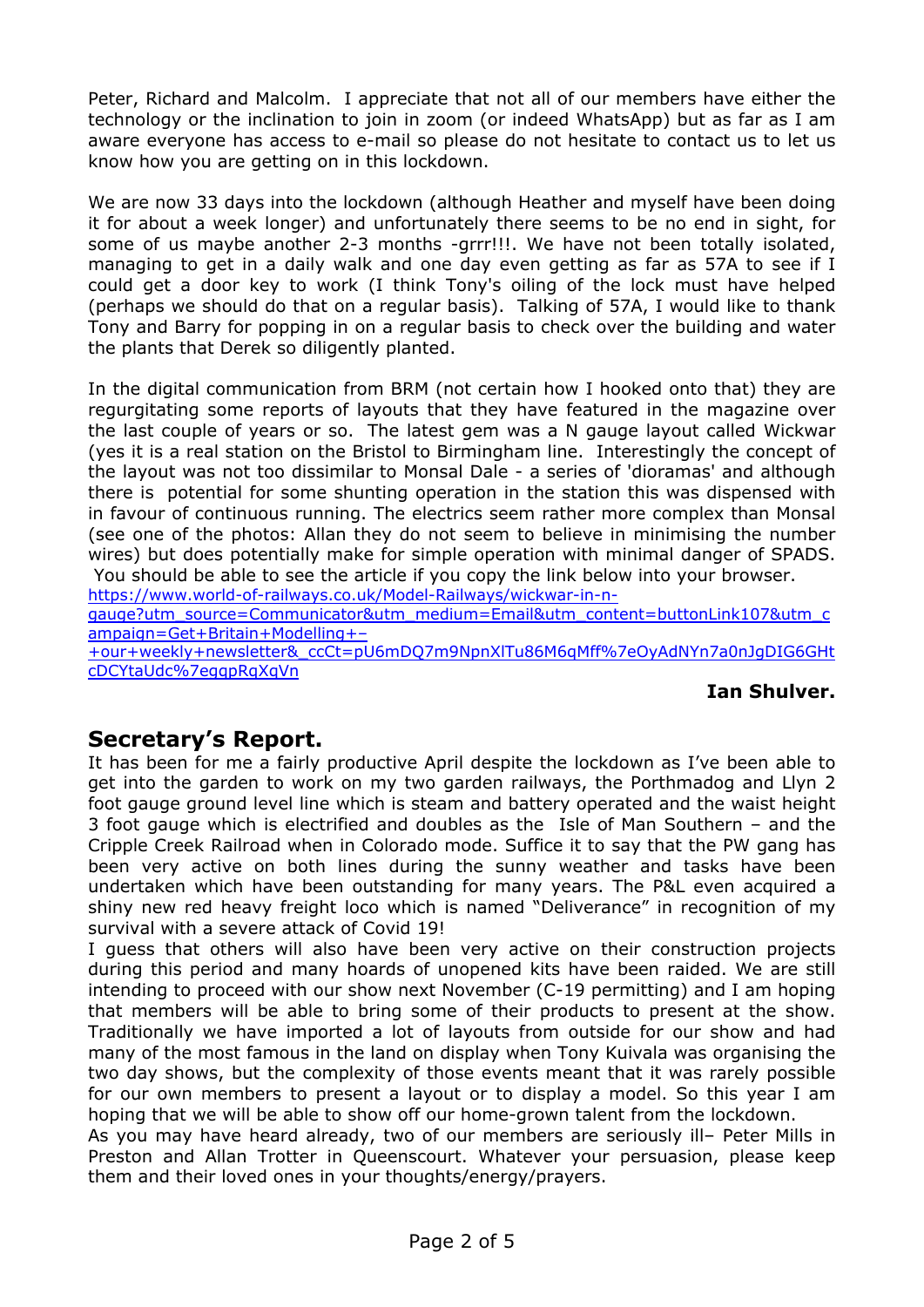I'm hoping that this may be the very last of the lockdown newsletters and that we will be able to get back to some sort of face-to-face meetings later in May. Meantime, Tony and Barry have been keeping an eye on 57a for us and Tony reports that the plants which Derek planted in March are still healthy. Hopefully we will be able to complete the garden (including an electric 45mm gauge line) soon and to enjoy some BBQs!

As I write this report, I hear that Allan passed away at 0030 this morning. I offer my condolences to Ruth for losing him at such a difficult time when lockdown is seriously impeding emotional support. The world and the hobby will be a worse place for Allan's passing. His quick wit and ironic take on life were unsurpassed and I have many memories of our trips to the smoke (First Class of course) to join the Italian Railway Society open day. On one occasion, Virgin had put in place an alcohol ban due to a football match, but we had come ready prepared with both white and red Italian wine. The other passengers in our seating bay initially looked disapproving but a couple of glasses later and they were happily joining in our conviviality. The last time I actually saw Allan was at Tony's Burns Night Supper when Allan was on fine form reading the Selkirk Grace in original Scots a memory I will treasure and captured on video.

**Jim Ford.**

### **Where's Ian?**

This month we do not have a "Where's Allan". Instead it is a "where's Ian" and is you have the pleasure of a double header. Answers to the Chairman – unfortunately no prizes but you may have the please of being attributed with a correct answer.

Social distancing? I assume the barriers have only just opened because it is not normally like this.

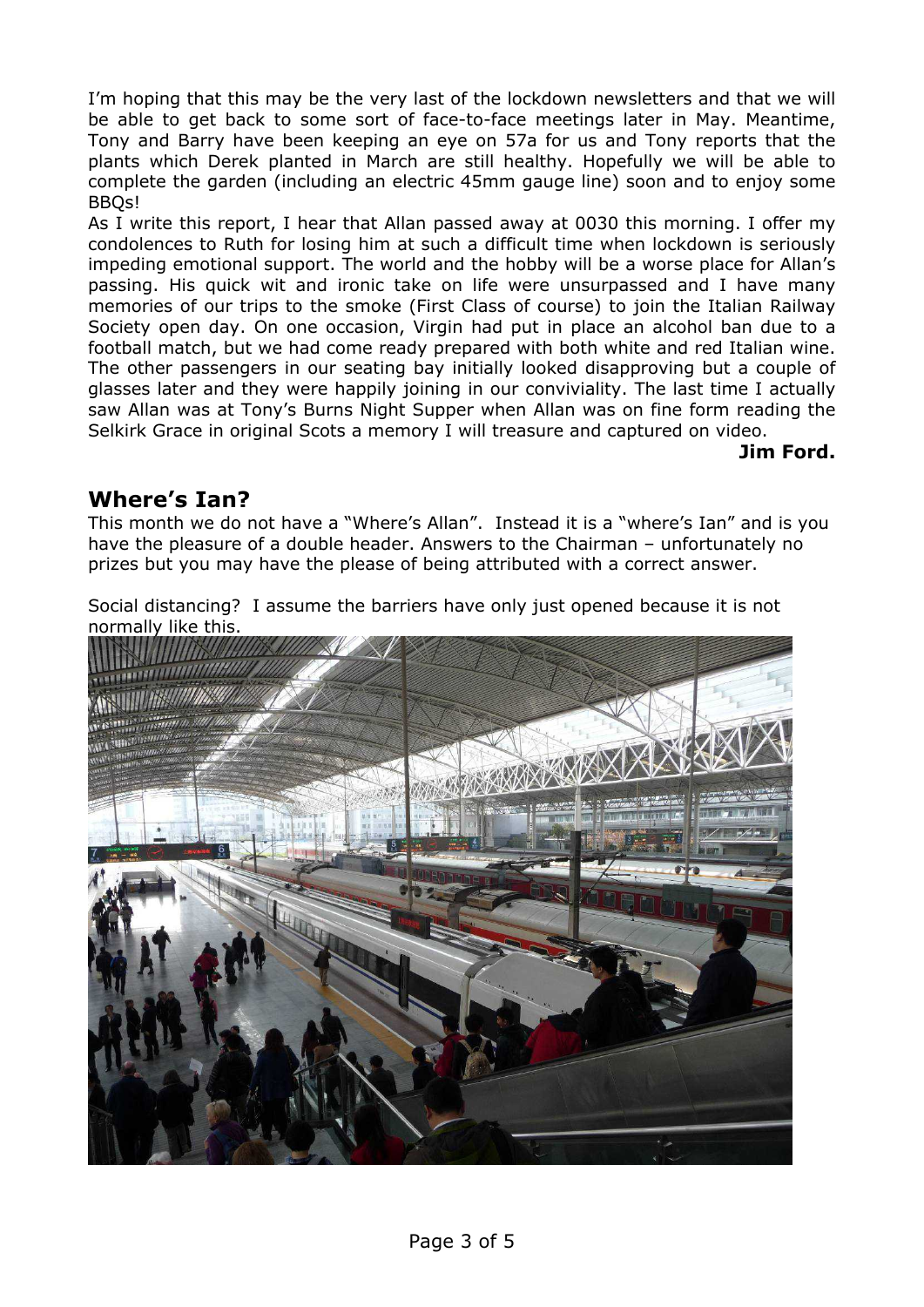Looking out from our bedroom balcony window it was nice to see a variety of train movements at this Mediterranean holiday resort.



### **Members Miscellanea.**

Continuing on my Ten Years Ago theme on 14th April 2010 Ian Shulver and I erected Monsal outside in garden. This would be first occasion that we had married all three boards into the one Unit. We picked a day when the weather would be good. To our great surprise it was better than we expected. The downside was that in the direct hot sunlight the tracks expanded. Having flying track was not part of the design brief. Fortunately we were not out too long. The boards married up exactly. The track ends at board joints were spot on. After we returned boards into building the expanded tracks settled back to their original configurations.

Our late friend and colleague Keith Gregory joined us. I have included images of our garden then and some from this April right up to 28<sup>th</sup> to illustrate the developements over last decade. The O gauge loop was removed for the new Shed. A 45mm layout is intended to go in area we tested Monsal on. Thanks to Richard some track has been donated and is on site. Slow progress is happening to return garden to presentibility after last two years usage as overflow of materials from Network Rail's restoration.

#### **Tony Kuivala. April28th2020**

| Monsal Dale Viaduct sans scenery | Monsal Dale - basic track laid anfd<br>ballasted. Also included is the model of |
|----------------------------------|---------------------------------------------------------------------------------|
|                                  | the model.                                                                      |